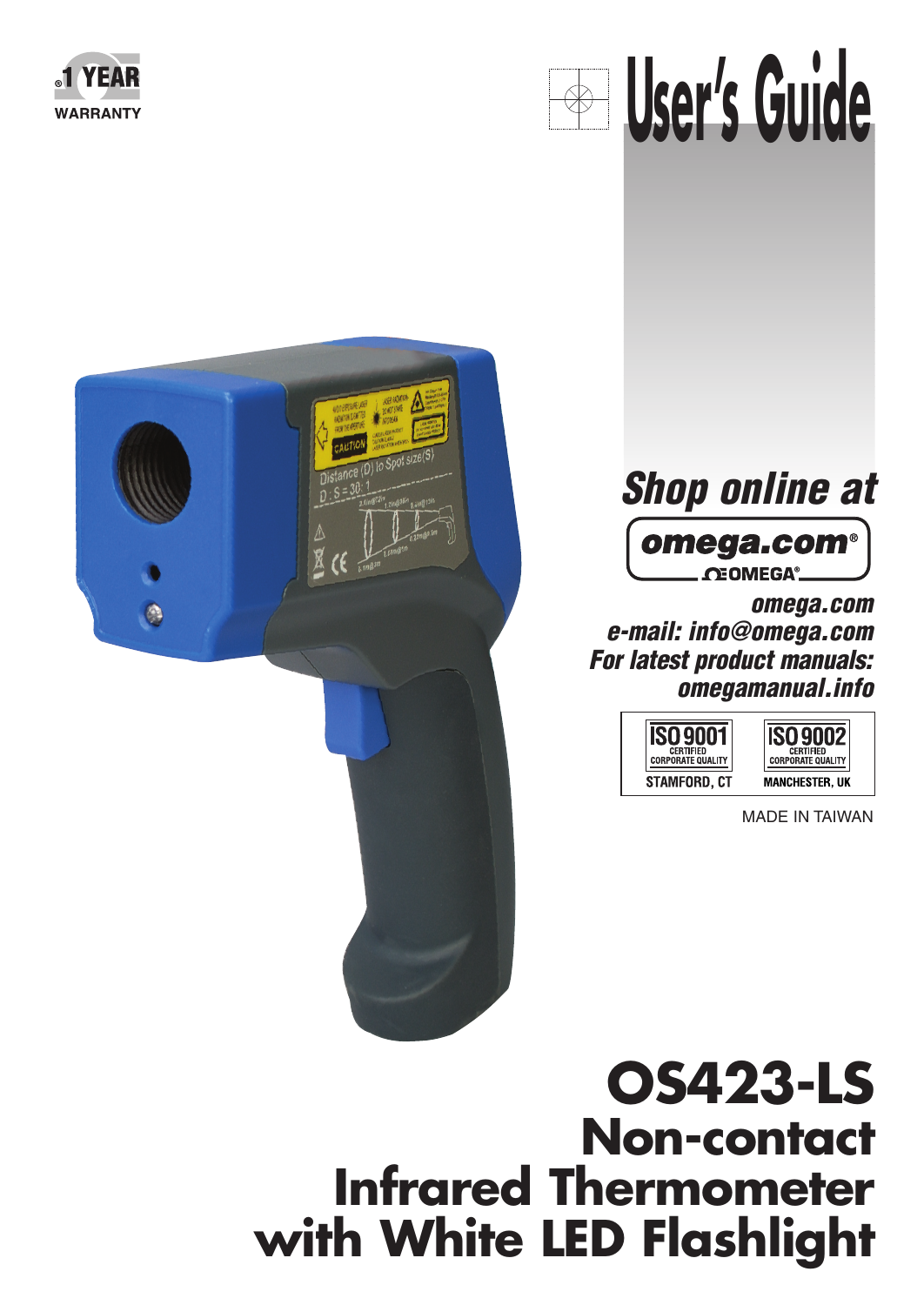# **OS423-LS (with white LED Flashlight) Thermometer hermometer Operating Instructions perating Instructions**

The OS423-LS is a non-contact infrared thermometer with mathematical modes for the Infrared function.



### **(Default Screen)**

**Simply aim the thermometer at the measure target with Lens (\_8) and press Meas. key (\_6) to display the surface temperature. The Distance:Spot is 30:1. Please make sure the target area is within the field of view.**

# **FUNCTION**

#### Press Emissivity key  $(1)$  for setting the emissivity

Press Emissivity key  $(1)$ , then press Up key  $(4)$  or Down key  $(2)$  to set the emissivity, then press  $\wedge E$ Mode key  $(5)$  to confirm it. The emissivity can be changed from 0.10 (10E) to 1 (100E).

#### **Press Mode key (5) for scrolling more display function as follows.**

Here will show the emissivity data. (The default emissivity is 0.95.)

Press Mode key (5) for the **Maximum (MAX), Minimum (MIN), Different between MAX and MIN (DIF) and Average (AVG) modes. During the measurement, the special modes reading will be displayed beside the mode icon.**

Press Up key (4) or Down key (2) key to change the **High Alarm (HAL)** or **Lo Alarm (LAL)**, then press Meas. key ( $\leq$ ) to confirm it. For example: When the reading 26.9°C < LAL 27°C, the Low icon will flash and you will hear a beep sound.

\*\* The thermometer will automatically shut off if left idle for more than 60sec.

#### **ADD VALUE**

| <b>AVG</b> mode:    | Press Up key $(4)$ for <b>LOCK</b> mode ON/OFF. The lock mode is particularly useful for<br>In MAX, MIN, DIF, continuous monitoring of temperatures for up to 60 minutes. |  |  |  |  |
|---------------------|---------------------------------------------------------------------------------------------------------------------------------------------------------------------------|--|--|--|--|
|                     | Press Down key $(2)$ for ${}^{\circ}$ C or ${}^{\circ}$ F transferred.                                                                                                    |  |  |  |  |
| In all modes: First | and press Up key (4) for <b>backlight</b> function $y_1$                                                                                                                  |  |  |  |  |
| hold on the Meas.   | ON/OFF.                                                                                                                                                                   |  |  |  |  |
| key(6)              | and press Down key $(2)$ for <b>laser circle/dot function</b> ON/OFF.<br>(With flash light be turned on in the same time as laser) $\mathcal{H}$                          |  |  |  |  |

# $C\in\overline{\mathbb{Z}}$

U.S. PAT. B1 5,368,392; 5,524,984; 5,727,880; 5,823,678; 5,823,679; 6,123,453; 6,267,500 B1; 6,341,891 B1; 6,377,400 B1; 6,540,398 B2 ; 6,614,830 B1; 6,633,434 B2; 6,659,639; 6,901,089 B1, 7,052,175 / Canada 2,114,806; 2,317,734 / France 2 756 920; 2 767 921; 2,773,213; 2 773 214 / Germany G 94 22 197.9; G 94 22 203.7, 19828454/ Holland 1007752; / U.K. Registered 2,237,493; 2,320,324; 9726133.3 / EPO 0 644,408 B2; EPO 1 085 307 A1, EPO 1 065 484 B1, EPO 1 065 483 B1. Other U.S. and International Patents Pending.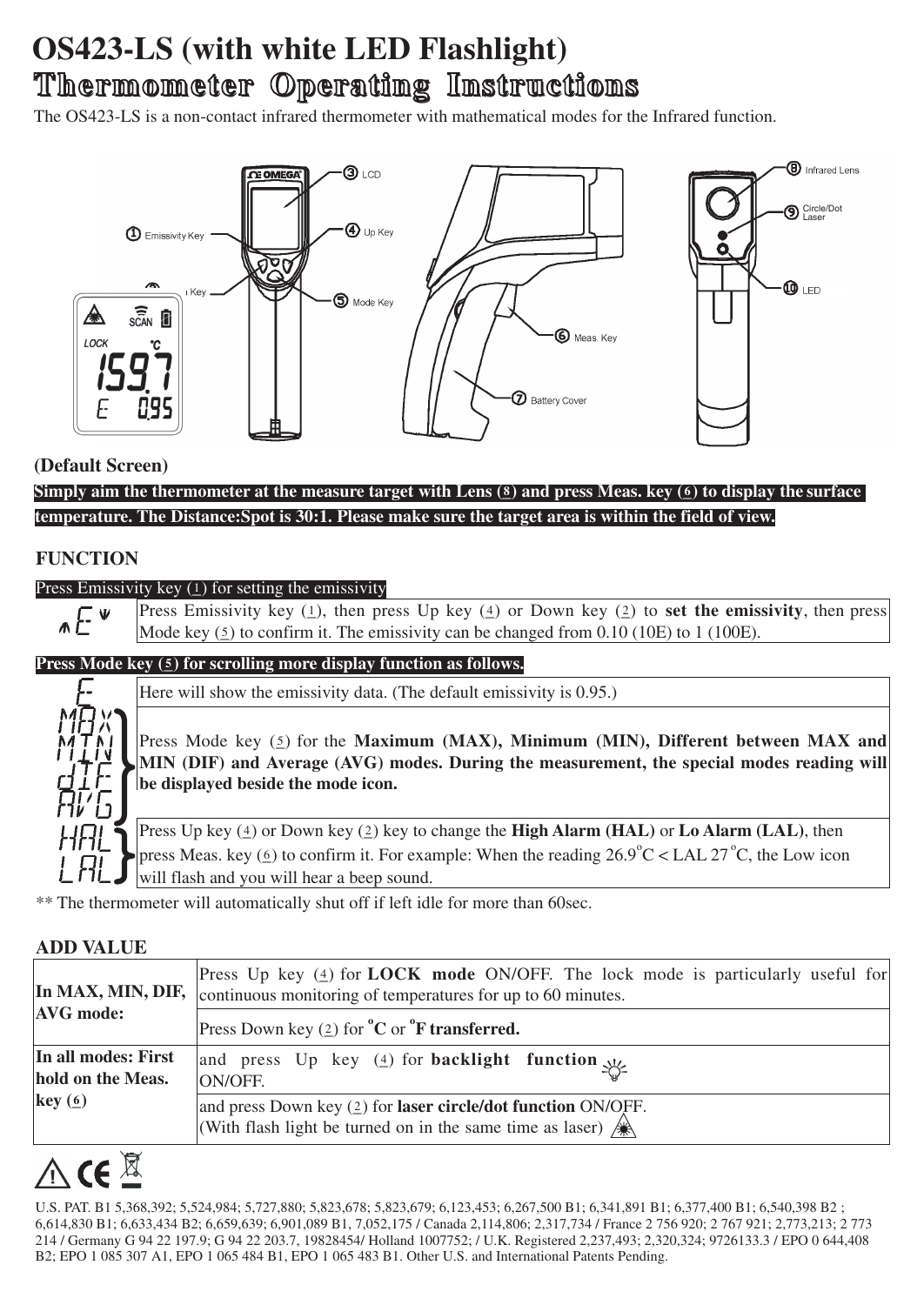#### **CAUTION**

#### **1. WHEN DEVICE IS IN USE, DO NOT LOOK DIRECTLY INTO THE LASER BEAM –PERMANENT EYE DAMAGE MAY RESULT.**

# **2. USE EXTREME CAUTION WHEN OPERATING THE LASER.**

**3. NEVER POINT THE DEVICE TOWARDS ANYONE'S EYES.**

# **4. KEEP OUT OF REACH OF ALL CHILDREN.**

**STORAGE & CLEANING** The thermometer should be stored at room temperature between  $-20$  to  $+65$   $^{\circ}$ C ( $-4$ ~149 $^{\circ}$ F). The sensor lens is the most delicate part of the thermometer. The lens should be kept clean at all times, care should be taken when cleaning the lens using only a soft cloth or cotton swab with water or medical alcohol. Allowing the lens to fully dry before using the thermometer. Do not submerge any part of the thermometer.

#### **LCD ERROR MESSAGES**

The thermometer incorporates visual diagnostic messages as follows:



'Hi' or 'Lo' is displayed when the temperature being measured is outside of the settings of HAL and LAL.

'Er2' is displayed when the thermometer is exposed to rapid changes in the ambient temperature. 'Er3' is displayed when the ambient temperature exceeds  $0^{\circ}C$  (32°F) or +50 $^{\circ}C$ (122°F). The thermometer should be allowed plenty of time (minimum 30 minutes) to stabilize to the working/room temperature.



**Error 5~9**, for all other error messages it is necessary to reset the thermometer. To reset it, wait for auto power off, remove the battery and wait for a minimum of one minute, reinsert the battery and turn on. If the error message remains please contact the Service Department for further assistance.

THE THE OF 'Hi' or 'Lo' is displayed when the temperature being measured is outside of the measurement range.

### **BATTERIES**

The thermometer incorporates visual low battery indication as follows:







'Battery OK': measurements are possible

'Battery Low': battery needs to be replaced, measurements are still possible

 $\Lambda$  When the 'Low Battery' icon indicates the battery is low, the battery should be replaced immediately with AAA, 1.5V batteries. Please note: It is important to turn the instrument off before replacing the battery otherwise the thermometer may malfunction.  $\triangle$  Dispose of used battery promptly and keep away from children.

| <b>SPECIFICATION</b>                                                                                                       |                                                                                 |  |  |  |
|----------------------------------------------------------------------------------------------------------------------------|---------------------------------------------------------------------------------|--|--|--|
| Item                                                                                                                       | Non-contact Infrared Scan function                                              |  |  |  |
| <b>Measurement Range</b>                                                                                                   | $-60$ to $+860$ °C ( $-76$ to $+1580$ °F)                                       |  |  |  |
| <b>Operating Range</b>                                                                                                     | 0 to $+50^{\circ}$ C (32 to $+122^{\circ}$ F)                                   |  |  |  |
| Accuracy<br>(Tobj= $15 \sim 35$ °C, Tamb= $25$ °C)                                                                         | $\pm 1.0^{\circ}$ C (1.8°F)                                                     |  |  |  |
| Accuracy<br>$(Tobj=.33~860°C,$<br>Tamb= $23\pm3$ °C)                                                                       | $\pm 2\%$ of reading or 2°C (4°F) whichever is greater                          |  |  |  |
| <b>Emissivity Range</b>                                                                                                    | 0.95 default – adjustable 0.1 to 1 step 0.01                                    |  |  |  |
| Resolution $(-9.9 \sim 199.9^{\circ}C)$                                                                                    | $0.1^{\circ}C/0.1^{\circ}F$                                                     |  |  |  |
| Response Time (90%)                                                                                                        | 1 <sub>sec</sub>                                                                |  |  |  |
| Distance:Spot                                                                                                              | 30:1                                                                            |  |  |  |
| <b>Battery Life</b>                                                                                                        | Typ.180, min 140 hours continuous use (Alkaline, without Laser and Back Light.) |  |  |  |
| <b>Dimensions</b>                                                                                                          | $47.0 \times 154.9 \times 193.1$ mm $(1.8 \pm 6.0 \pm 7.6)$ inch)               |  |  |  |
| Weight                                                                                                                     | 344.8 grams(12.16 oz) including batteries (AAA*2pcs)                            |  |  |  |
| Note: Under the electromagnetic field of 3V/m from 200 to 600 MHz, the maximum error is 10 $^{\circ}$ C (18 $^{\circ}$ F). |                                                                                 |  |  |  |

**EMC/RFI:**Readings may be affected if the unit is operated within radio frequency electromagnetic field strength of

approximately 3 volts per meter, but the performance of the instrument will not be permanently affected.